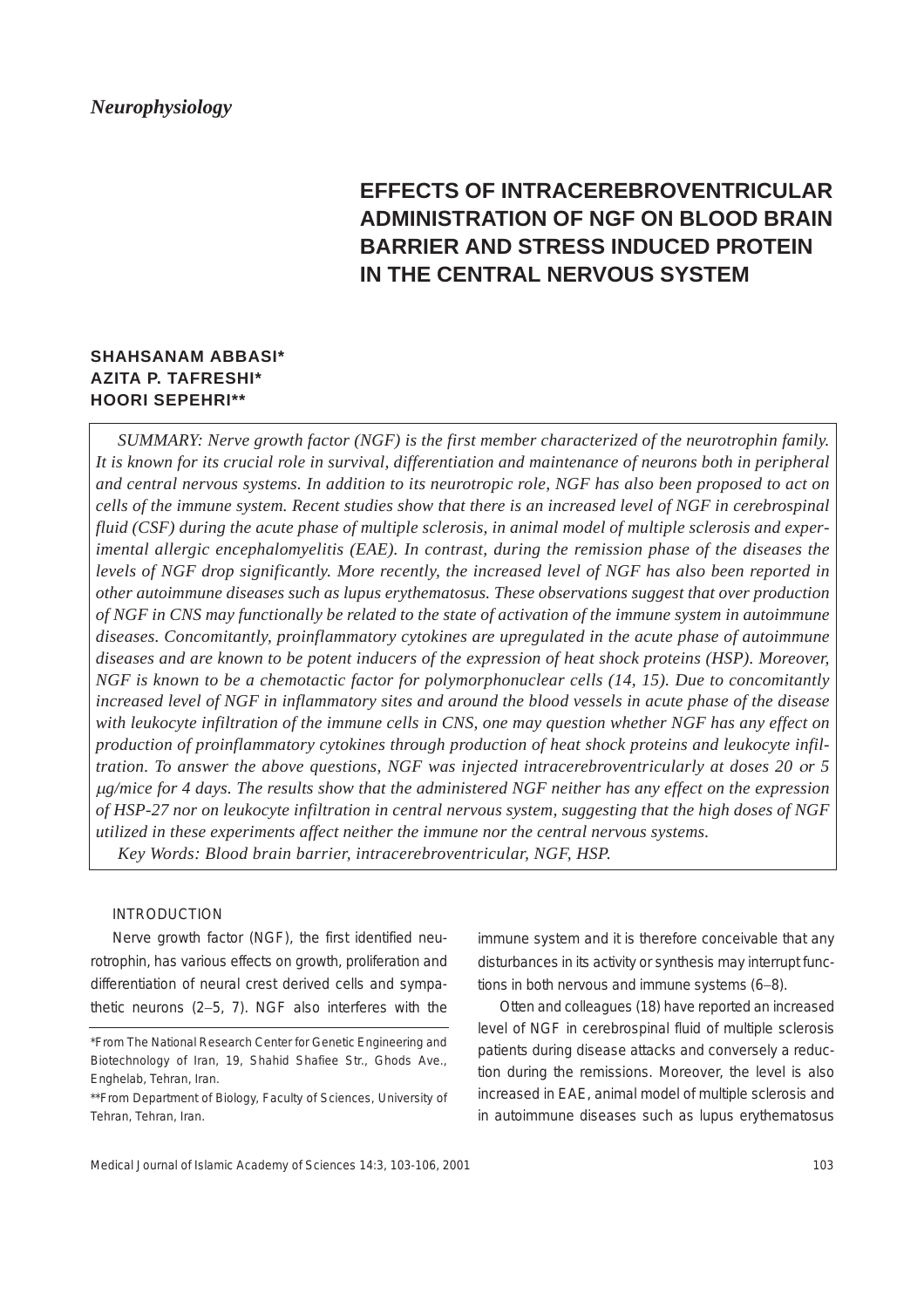

Figure 1 : Photomicrographs of H and E staining of brain parenchyme in untreated (a, c) and NGF treated (b, d; 5 µg/mice). Arrows point to the sections from brain capillaries with no signs of cell infiltration either in treated or untreated mice.

and rheumatoid arthritis (10−13). This increase in NGF during the acute phase of the disease suggests a presumptive role of NGF in the disease.

In vitro and in vivo experiments have indicated NGF as a chemotactic factor for polymorphonuclear cells (14, 15). Due to concomitantly increased level of NGF in inflammatory sites and around the blood vessels in acute phase of the disease and leukocyte infiltration of the immune cells in CNS, one may question whether NGF has any effect on immune cell infiltration.

Evidence have also shown that in autoimmune diseases such as multiple sclerosis, there is an increased level of inflammatory cytokines (18−20) which in turn may affect other factors such as heat shock proteins (17). To indirectly uncover the possible effect of NGF on the synthesis of cytokines, changes in the level of heat shock proteins (HSP) should be considered. In the present study therefore, the possible effects of an increased level of NGF on immune cell infiltration and on HSP-27 has been investigated.

# MATERIALS AND METHODS **Animals and treatment**

Six-eight week old SJL/J female mice (Charles River Company) were purchased and a period of one or two weeks of acclimatization allowed. To inject NGF intracerebroventricularly, a cannula was placed in the right ventricle stereotactically. Following one week recovery, NGF was injected at 5 or 20 µg/mice. Control group received a solution of phosphate buffered saline (PBS) instead.

## **Histology and immunohistochemistry**

Brains were placed in Bouin's fixative, paraffin blocked, sectioned and stained using H and E staining. Sections were then investigated for signs of cell infiltration. Moreover, paraffin slides were dewaxed and processed for immunohistochemistry. Briefly,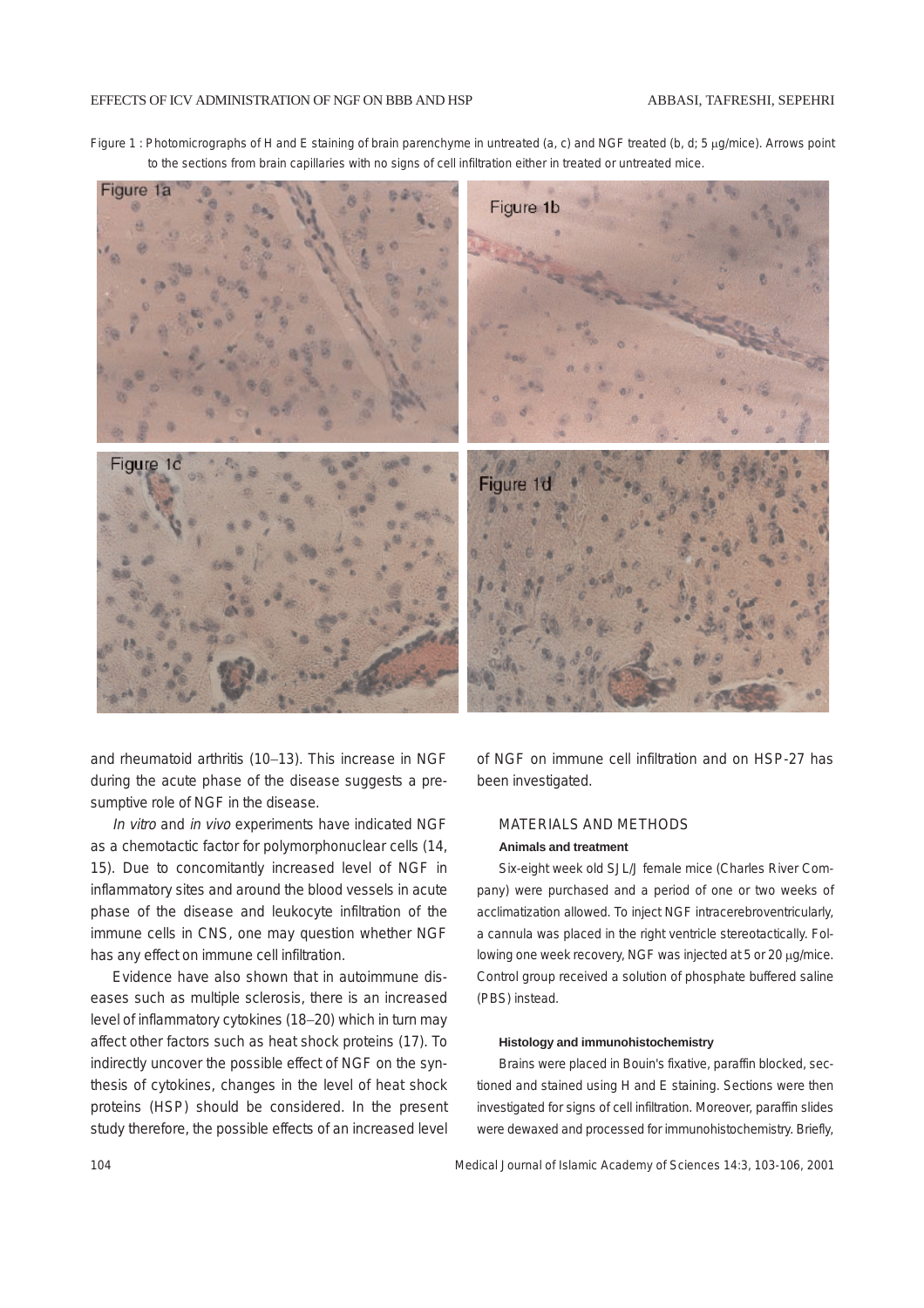#### EFFECTS OF ICV ADMINISTRATION OF NGF ON BBB AND HSP

#### ABBASI, TAFRESHI, SEPEHRI

Figure 2 : Photomicrographs of HSP-27 immunostaining in brain stem and striatum of untreated and NGF treated mice. Brain stem in untreated mice (a) and NGF treated mice (b; 20 µg/mice). Striatum in untreated mice (d) and NGF treated mice (c; 20 µg/mice). Positive HSP immunoreactive neurons can be seen in brain stem, but not striatum of treated and untreated mice with no difference in terms of intensities.



slides were incubated in  $H_2O_2$  (3%, 10 mins), washed with PBS-Triton X-100 (5 times, 3 mins), blocked with blocking buffer (5% normal rabbit serum+0.8% BSA+0.25% Triton X-100, 30 mins, 37oC). They were then incubated in primary antibody (Goat anti-IgG, HSP-27, 1/100, 2 hrs, 37°C; Santa Cruz), washed in PBS-Triton X-100 (5 times, 3 mins) followed by an incubation in secondary antibody (rabbit biotinylated anti goat IgG, 1/250, 2 hrs, RT; Sigma). Slides were then washed in PBS-Triton X-100 (5 times, 3 mins) and incubated in ABC solution (Avidin-biotinhorseradish peroxidase, 1/100, 1 hr; DAKO). Finally after washes in PBS-Triton X-100 (5 times, 3 mins), the reaction was developed by DAB (Diaminobenzidine tetrahydrochloride, DAKO, 2 mins). Development was terminated by washes with PBS (5 times, 3 mins) and counterstaining was performed using hematoxilin. Slides were then dehydrated and mounted.

#### RESULTS

The results in Figures 1a-1d show that no leukocyte infiltration in periphery of the vessels can be seen in mice treated with NGF  $(5, 20 \mu g/mice)$  in comparison with mice treated with PBS, suggesting that NGF treatment has not affected on immune cell infiltration.

The results in Figures 2a-2b show that there is no difference in the intensity of HSP-immunoreactivity in brain stem of NGF treated mice in comparison with that in PBS treated mice. Moreover, in other areas of the brain such as striatum with no positive HSP immunoreactivities under normal circumstances, no induction of HSP immunoreactivity can also be seen in NGF treated mice in comparison with PBS treated mice (Figures 2c-2d). Altogether, these results indicate that NGF treatment does not change the HSP level in brain.